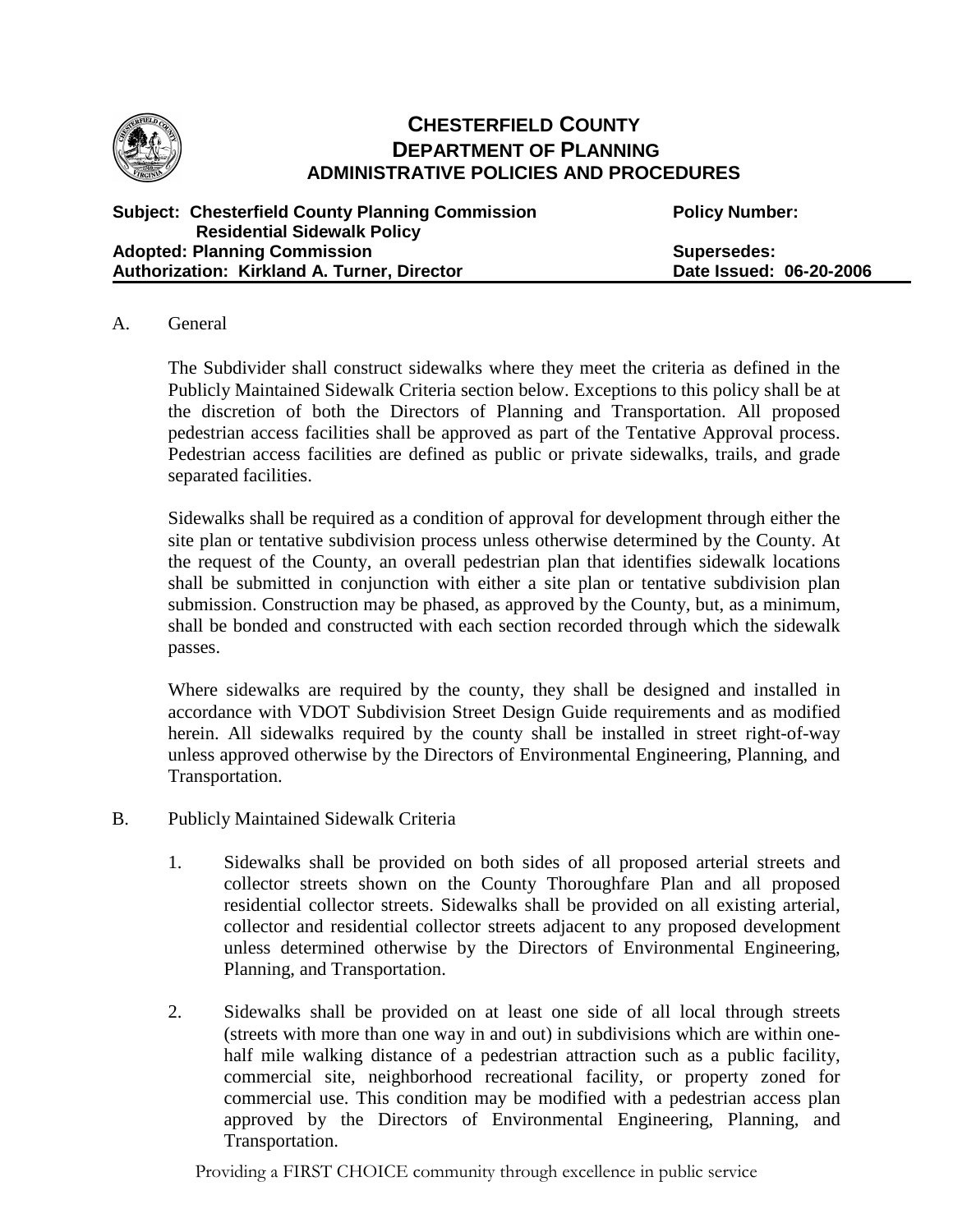- 3. Sidewalks may be allowed anywhere VDOT Maintenance Requirements are met with concurrence of the Directors of Environmental Engineering, Planning, and Transportation.
- 4. Sidewalks shall be provided between adjacent residential streets and public schools, public parks or public libraries, within easements or rights-of-way, as determined by the County, if the maintenance responsibility has been accepted by the County and the location of the sidewalk offers convenient, desired access to facilities without creating unusual detriment to adjoining property.
- 5. Where sidewalks are constructed adjacent to streets with ditch sections, the locational criteria shall be deemed to include the requirement to provide intersecting sidewalks with appropriate drainage structures generally perpendicular to the sidewalk and the street at all street intersections on the opposing street side.
- 6. All sidewalks that qualify for VDOT maintenance shall be constructed of concrete, unless approved otherwise by Transportation, shall be five (5) feet in width and shall be constructed per VDOT specifications, unless otherwise approved by the Directors of Environmental Engineering, Planning, and Transportation.
- Note: Sidewalk requirements within non-residential areas shall be determined on a case by case basis by VDOT, Transportation and Planning at the time of site plan review.
- C. Privately Maintained Sidewalk Criteria

The following requirements shall be met by the Subdivider prior to the recordation of any subdivision section containing private sidewalks:

- 1. Establishment of a corporate homeowner's association which has, through restrictive covenants, accepted the obligation to maintain the sidewalks. The restrictive covenants shall include requirements for the collection of funds by the homeowner's association in an amount and manner acceptable to the County to cover annual costs for sidewalk maintenance. All private sidewalks shall be approved through the Tentative Approval process.
- 2. Recordation of County approved easements and restrictive covenants relative to sidewalks. Such easements and restrictive covenants shall be noted, to include deed book and page number, on the record plat.
- 3. Privately maintained sidewalks adjacent to a street/accessway that is eligible for state acceptance shall be constructed to the standards in B-6 above unless otherwise approved by the Directors of Environmental Engineering, Planning, and Transportation.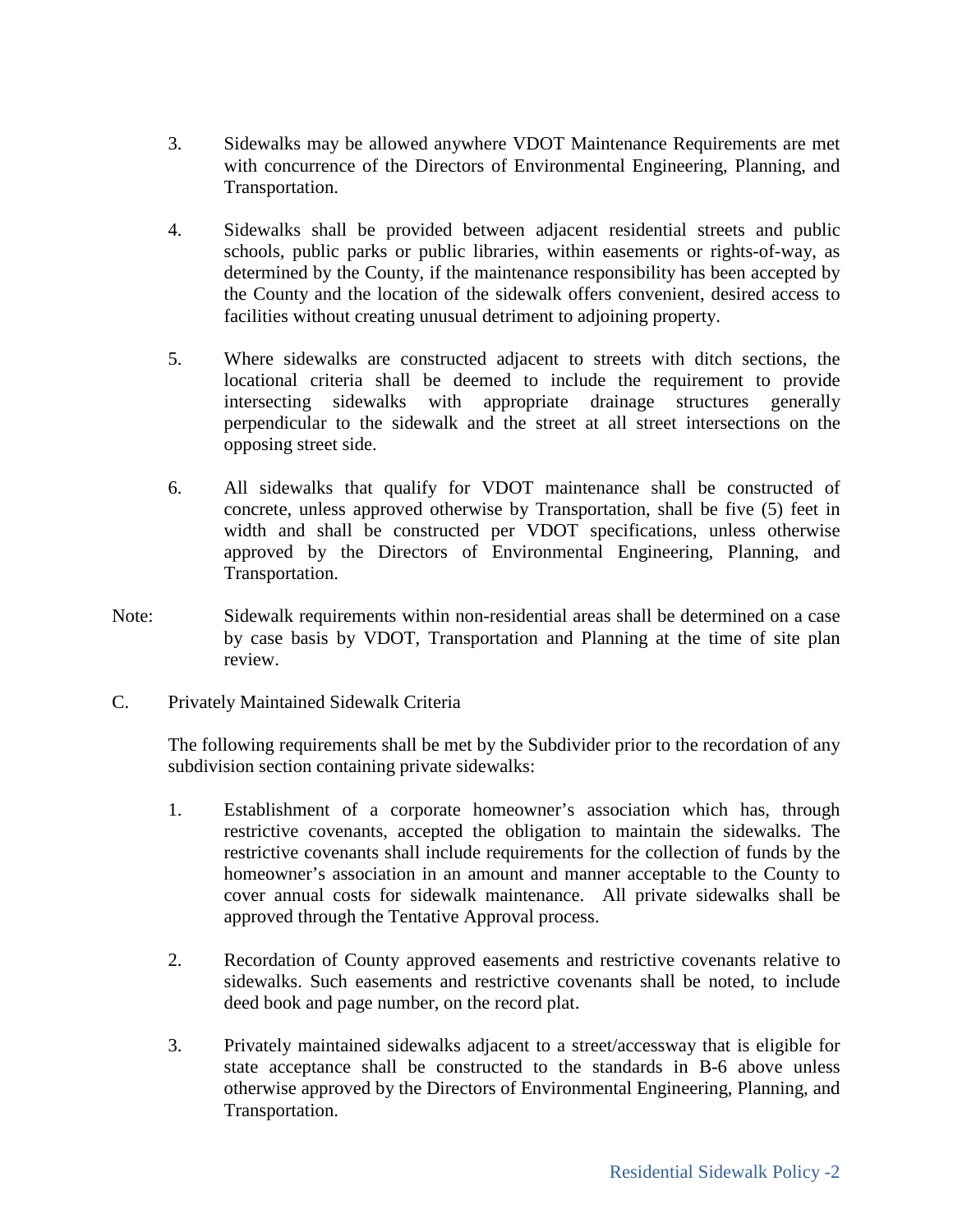- 4. All other privately maintained sidewalks shall be constructed per Chesterfield Residential Sidewalks Requirements/Procedures Section IV unless otherwise approved by the Directors of Environmental Engineering, Planning and Transportation.
- Note: Sidewalk requirements within non-residential areas shall be determined on a case by case basis by VDOT, Transportation, and Planning at the time of site plan review.

### **D. Grade Separated Pedestrian Facilities for Public Roads**

No grade separated pedestrian facilities shall be required on existing or proposed roads unless required otherwise by zoning.

Grade separated pedestrian facilities will be allowed on all new road construction located within a proposed subdivision when the following criteria is met:

- 1. The Subdivider is required to submit a preliminary schematic or pedestrian access plan as part of the Tentative Approval process for a subdivision.
- 2. The structure is available for unrestricted public use.
- 3. The structure is accessible to pedestrian facilities, if any, situated along the street.
- 4. The projected traffic volume of the street is not less than 4,000, vpd or if the structure otherwise serves as part of the principle pedestrian access to a school and a peak hour traffic volume of 450 vph is projected.

All grade separated pedestrian facilities shall be designed and constructed in accordance with VDOT standards.

Adopted June 20, 2006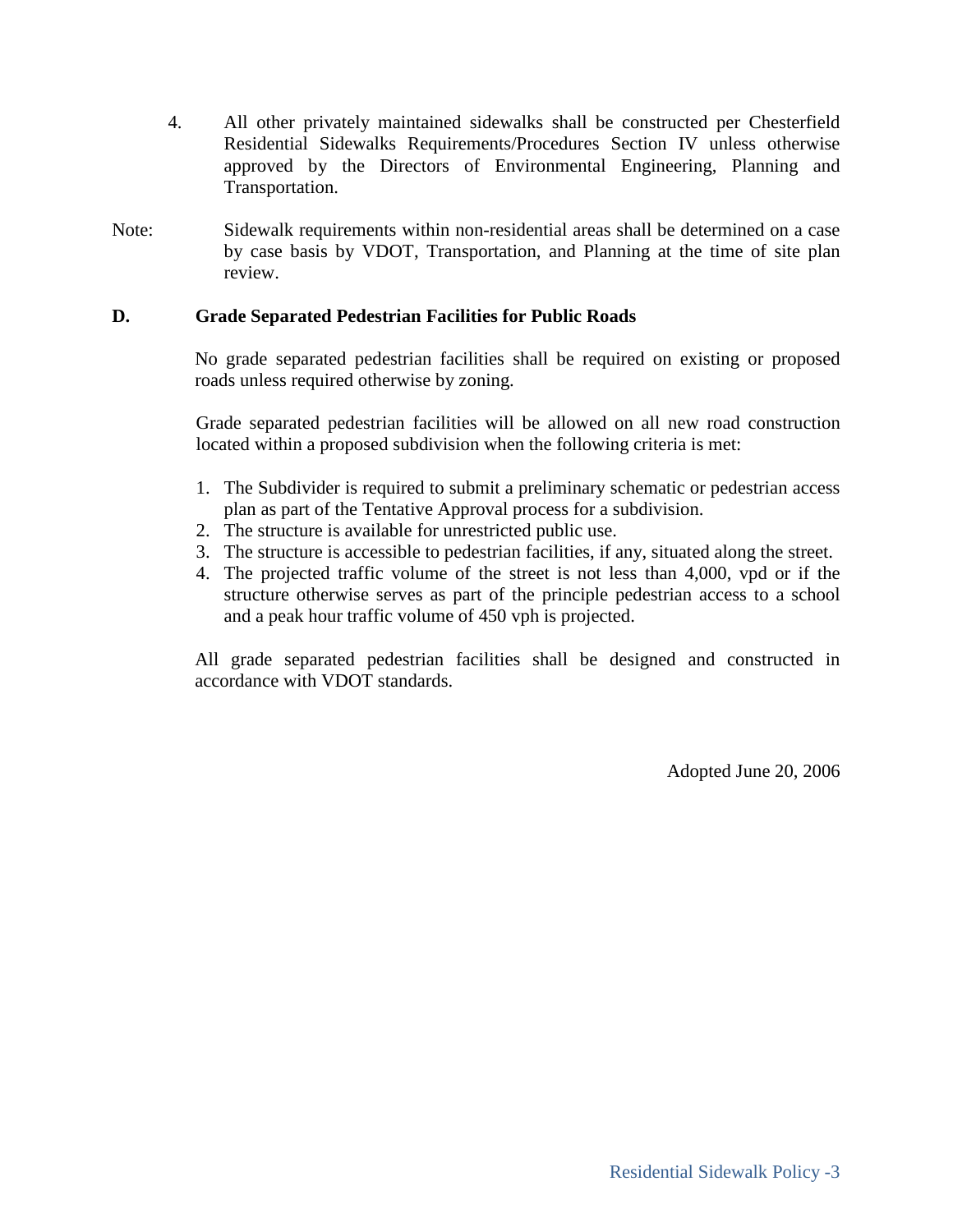## CHESTERFIELD COUNTY RESIDENTIAL SIDEWALKS REQUIREMENTS / PROCEDURES

### June 20, 2006 Table of Contents

| I.   | Page |
|------|------|
| II.  |      |
| III. |      |
| IV.  |      |
|      |      |

- I. Design Standards Publicly Maintained
	- A. All sidewalks shall be designed and constructed in accordance with VDOT Subdivision Street Design Guide Requirements, Section I.1 entitled Sidewalk Standards except as modified herein.
	- B. Where sidewalks are required along streets constructed with concrete curb, concrete sidewalks must be used. Sidewalks shall be constructed adjacent to the back of curb on all no-lot frontage streets unless approved otherwise by VDOT, Transportation, and the Environmental Engineering Department. Adjacent shall be interpreted to include the area immediately tangential to the rear face of the curb, any landscape/utility strip allowed by VDOT standards, and a tree planting strip not less than six (6) feet in width.
	- C. All sidewalks constructed within rights-of-way shall be concrete and shall be a minimum of four (4) inches thick except when crossing driveways, in which case they shall be a minimum of seven (7) inches thick unless approved otherwise by VDOT, Transportation, and the Environmental Engineering Department.
	- D. Handicapped ramps shall be provided at all sidewalk/street intersections in accordance with VDOT standards.
	- E. Sidewalks shall be a minimum of five (5) feet wide or of a sufficient width to meet current Americans with Disabilities Act (ADA) requirements.
	- F. Sidewalk grades shall match the road grades as determined to be practical by VDOT, Transportation, and the Environmental Engineering Department.
	- G. All bituminous concrete (asphalt) sidewalks, where permitted, shall be a minimum of four (4) inches thick except when crossing driveways, in which case they shall be a minimum of seven (7) inches thick.
	- H. All drainage ways that cross beneath sidewalks shall be designed to accommodate a minimum ten-year storm.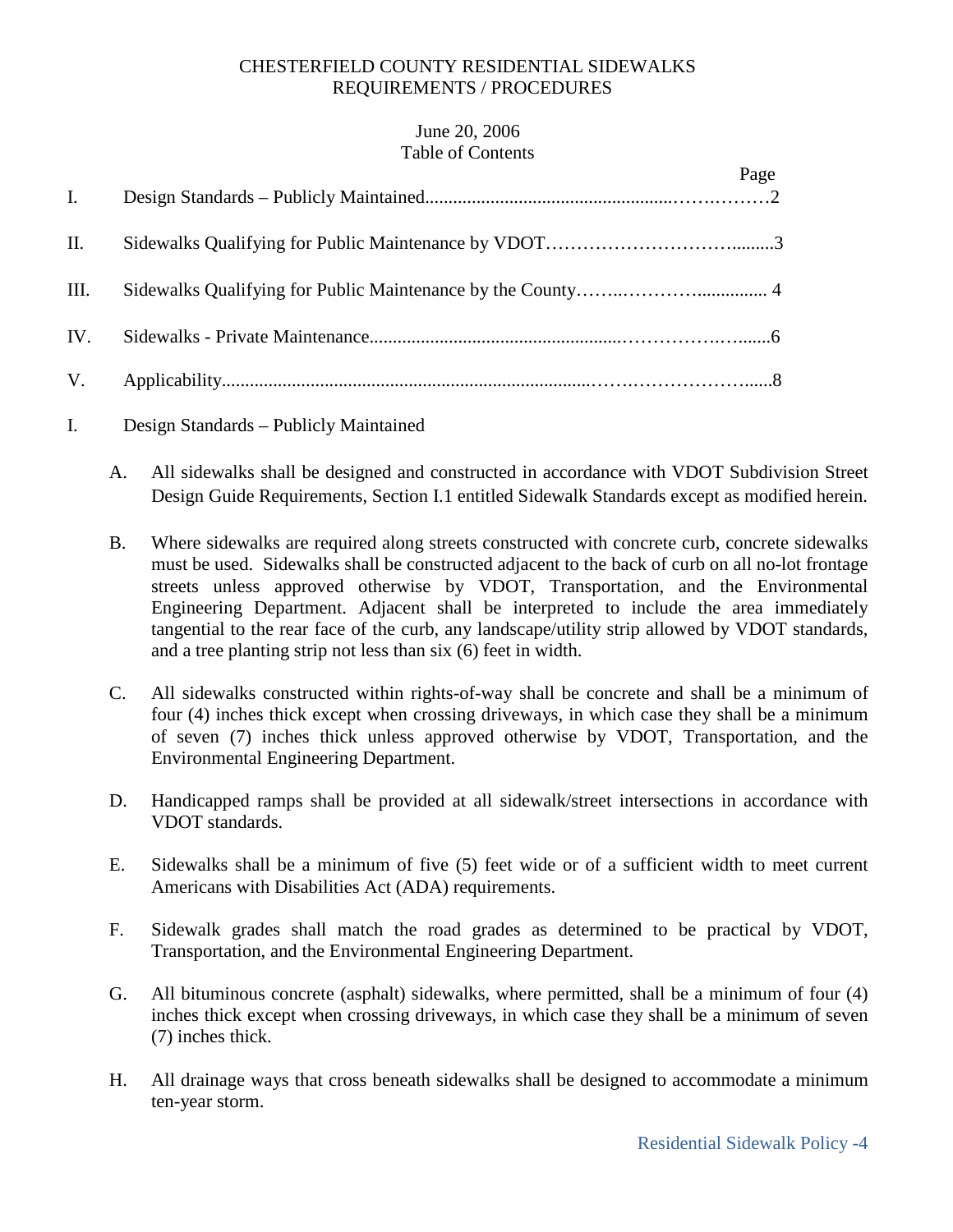- NOTE: The Directors of Chesterfield's Departments of Transportation and Environmental Engineering may reduce these requirements at their discretion, except where sidewalks qualify for VDOT maintenance.
- II. Sidewalks Qualifying for Public Maintenance by VDOT
	- A. Tentative Subdivision / Site Plan
		- 1. Sidewalk location and/or the sidewalk template approval is to be a joint decision by VDOT, Transportation, the Environmental Engineering Department, and the Planning Department.
		- 2. Sidewalk and/or the sidewalk template locations and maintenance responsibility shall be shown on the site plan, or by a line on the tentative subdivision with a note that construction is to conform to VDOT standards. Privately maintained sidewalks shall be noted as the responsibility of the Homeowners Association on the final check and record plats.
		- B. Road and Drainage Construction Plans
			- 1. All plan view sheets with road and drainage construction plans must show the location of sidewalks and/or the sidewalk template and identify, if necessary, handicapped ramp locations. Review and approval of the location of all water and sewer lines and appurtenances, in relation to proposed sidewalks, shall be performed at the time of construction plan submittal. All water and sewer lines and appurtenances shall be installed in accordance with the Chesterfield County Water and Sewer Specifications and Procedures Manual.

If the proposed location of sidewalks on road and drainage construction plans is different from the approved tentative subdivision or pedestrian plan, the Environmental Engineering Department shall require that the tentative subdivision or pedestrian plan be resubmitted and approved prior to the review of road and drainage construction plans.

- 2. A typical right-of-way cross section, including sidewalks and/or the sidewalk template and the design for the sidewalks (i.e. type of material, width, depth, etc.) shall be shown to scale on the construction plans. In addition, right-of-way cross sections at critical locations shall be shown on the construction plans.
- 3. All drainage ways that cross beneath sidewalks shall be designed to accommodate a minimum ten-year storm.
- C. Sidewalk Construction
	- 1. The complete roadway section, including sidewalks and/or the sidewalk template, shall be graded at the same time grading is performed for road construction.
	- 2. All sidewalks shall be completed with each section before roads for that section are accepted for VDOT maintenance.
- D. VDOT Acceptance of Sidewalks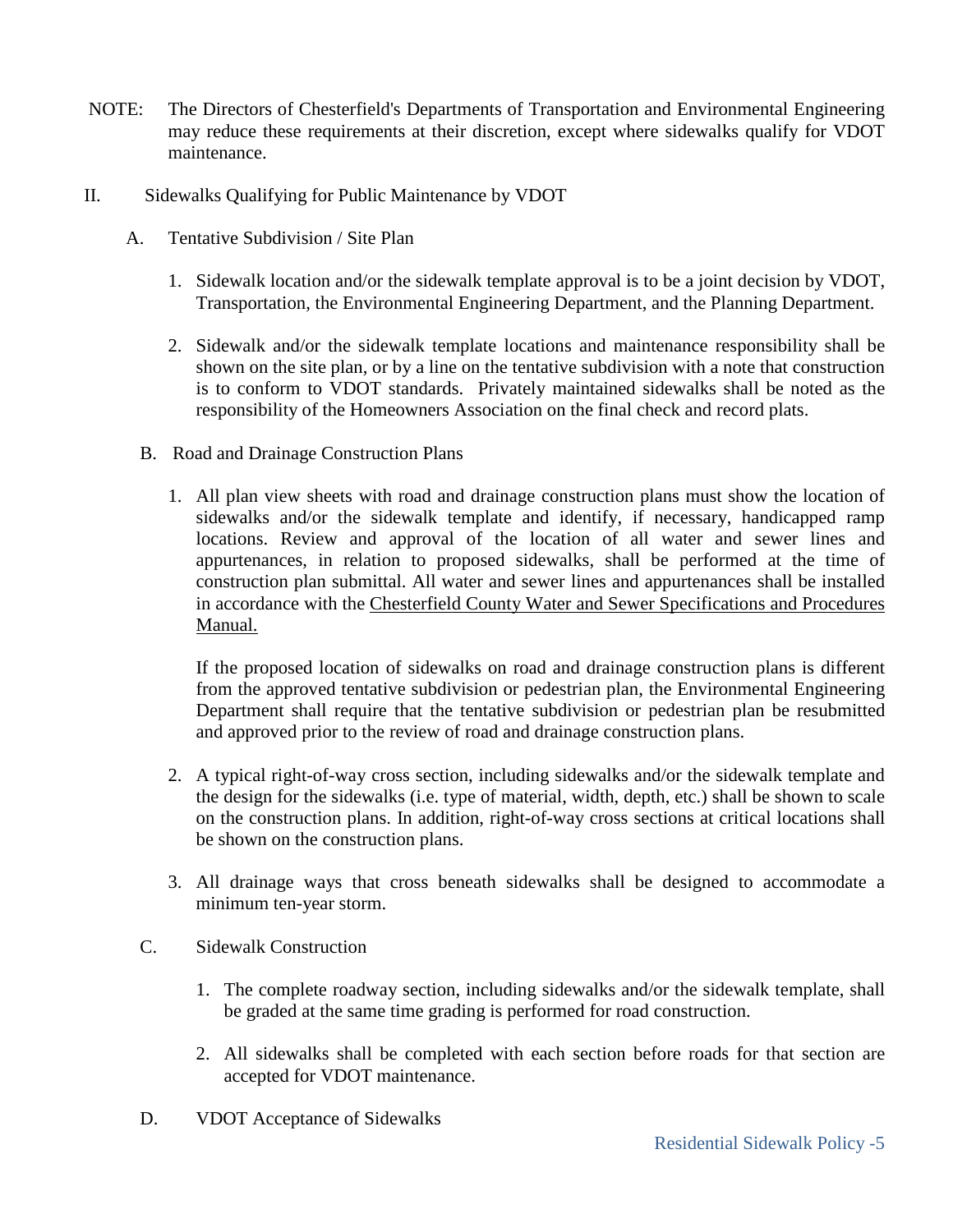- 1. VDOT will require certification of sidewalk subgrade for proper compaction. (Note: If surety is to be reduced, authorization must be received from VDOT prior to reduction.)
- 2. VDOT will inspect sidewalks and provide a punch list (if necessary) to the Subdivider at the time of road inspection for VDOT acceptance.
- 3. VDOT will be responsible for State maintenance of sidewalks.
- E. County Responsibilities After VDOT Acceptance
	- 1. The Environmental Engineering Department will be responsible for inspecting sidewalks for damage in front of each lot prior to recommending that a certificate of occupancy be issued for the house located on the lot.
	- 2. If the sidewalk is damaged, the Environmental Engineering Department will not recommend a certificate of occupancy be issued until the damage is corrected or a third party surety, as determined by the Environmental Engineering Department, is submitted for the cost of work to correct the damage.
- III. Sidewalks Qualifying for Public Maintenance by the County
- A. Tentative Subdivision / Site Plan
	- 1. The County department accepting maintenance of the sidewalk (Parks and Recreation Department or the School Administration) must confirm to the Planning Department, in writing, the acceptance of maintenance responsibility prior to tentative approval.
	- 2. Sidewalk location approval is to be a joint decision by Transportation, the Environmental Engineering Department, the Planning Department, and the County Department accepting maintenance responsibility (Parks and Recreation Department or the School Administration).
	- 3. Sidewalk locations and maintenance responsibility shall be shown on the site plan, and/or by a line on the tentative subdivision with a note that construction is to conform to VDOT standards.
	- B. Road and Drainage Construction Plans
		- 1. All plan view sheets with road and drainage construction plans must show the location of sidewalks and/or sidewalk space and identify, if necessary, handicapped ramp locations. Review and approval of the location of all water and sewer lines and appurtenances, in relation to proposed sidewalks, shall be performed at the time of construction plan submittal. All water and sewer lines and appurtenances shall be installed in accordance with the Chesterfield County Water and Sewer Specifications and Procedures Manual.

If the proposed location of sidewalks on road and drainage construction plans is different from the approved tentative subdivision or pedestrian plan, the Environmental Residential Sidewalk Policy -6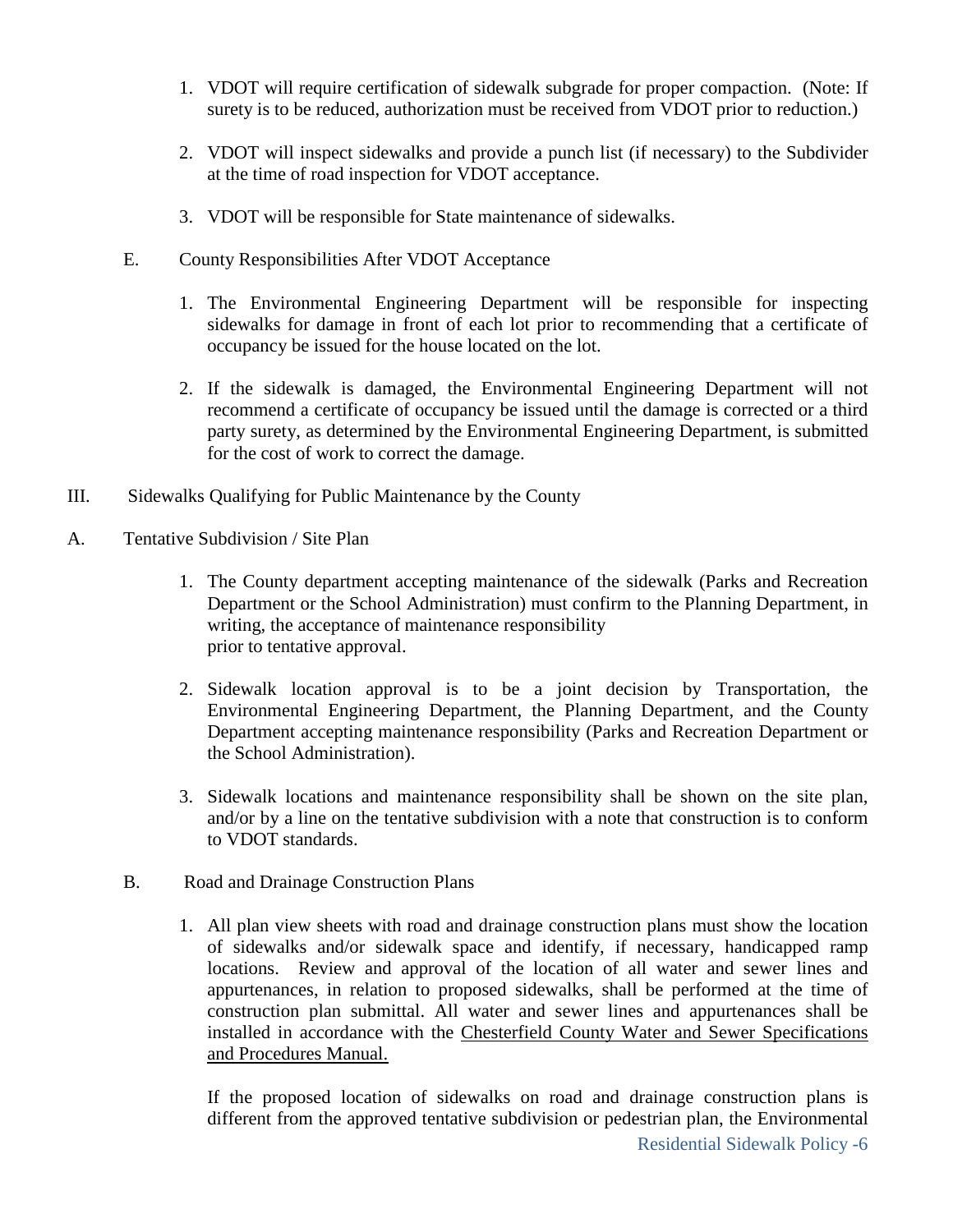Engineering Department shall require that the tentative subdivision or pedestrian plan be resubmitted and approved prior to the review of road and drainage construction plans.

- 2. A typical right-of-way cross section, including sidewalks and/or sidewalk space and the design for the sidewalks (i.e. type of material, width, depth, etc.) shall be shown to scale on the construction plans. In addition, right-of-way cross sections at critical locations shall be included in the construction plans.
- 3. All drainage ways that cross beneath sidewalks shall be designed to accommodate a minimum ten-year storm.
- C. Sidewalk Construction
	- 1. The complete roadway section, including sidewalks and/or sidewalk space, shall be graded at the same time grading is performed for road construction.
	- 2. All sidewalks shall be completed with each section before roads for that section are accepted for VDOT maintenance.
- D. County Acceptance of Sidewalks
	- 1. The County department, responsible for the maintenance of the sidewalks, will be involved in the Final Inspection process of sidewalks. At the time of inspection for VDOT acceptance of roads, the Environmental Engineering Department will request the Department responsible for County maintenance to inspect the sidewalk and provide the Environmental Engineering Department with a punch list, (if necessary) or an acceptance letter within two weeks.
	- 2. An Environmental Engineering Department inspector will notify the Subdivider of any punch list items, relative to sidewalks, at the time of inspection for VDOT acceptance of roads. The Environmental Engineering Department will not recommend VDOT acceptance of roads into the State system unless all items on the punch list, relative to sidewalks, have been corrected.
- E. After County Acceptance
	- 1. The County department requesting the sidewalks (Parks and Recreation Department or the School Administration) will be responsible for the maintenance of the sidewalks.
	- 2. Additional County responsibilities:
		- a. The Environmental Engineering Department will be responsible for inspecting sidewalks for damage adjacent to each lot prior to recommending that a certificate of occupancy be issued for the house located on the lot.
		- b. If the sidewalk is damaged, the Environmental Engineering Department will not recommend a certificate of occupancy be issued until the damage is corrected or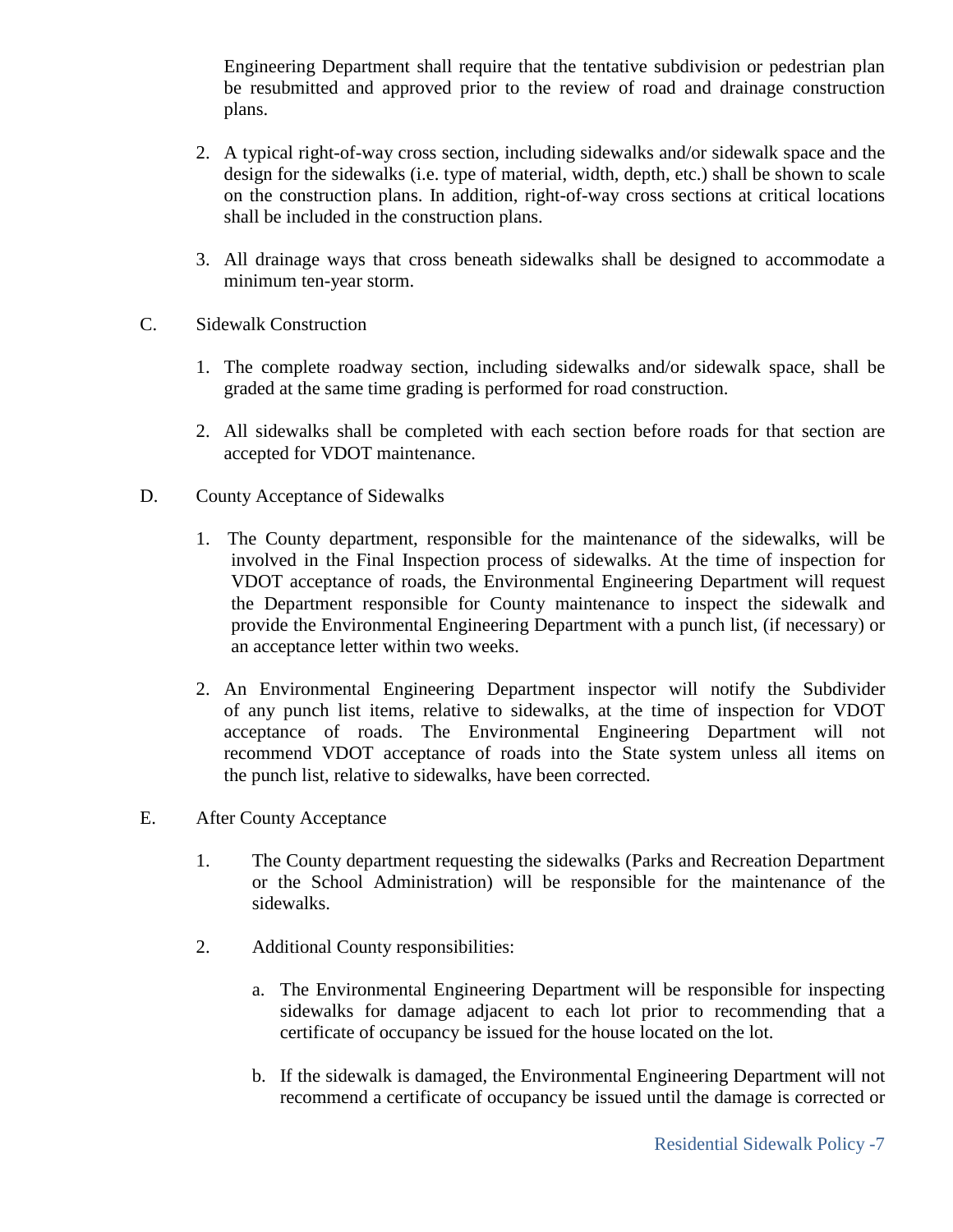a third party surety, as determined by the Environmental Engineering Department, is submitted for the cost of work to correct the damage.

- IV. Sidewalks Private Maintenance
	- A. Tentative Subdivision / Site Plan
		- 1. Sidewalk location approval is to be a joint decision by Transportation, the Environmental Engineering Department, and the Planning Department.
		- 2. Sidewalk locations and maintenance responsibility shall be shown on the site plan, and/or by a line on the tentative subdivision with a note that construction is to conform to the VDOT standards where required or the following standards in other locations:
			- (a) adjacent to streets, concrete walks shall be a minimum of five (5) feet in width with a depth of four (4) inches of 3000 psi concrete placed on native soil or satisfactorily compacted fill or crushed aggregate as appropriate with the top surface appropriately finished to increase traction,
			- (b) in locations not adjacent to streets, asphalt walks/ paths shall be a minimum of four (4) feet in width with a depth of six (6) inches of compacted aggregate and two (2) inches of S5 asphalt placed on native soil or satisfactorily compacted fill or crushed aggregate as appropriate,
			- (c) brick or concrete paver walks may be approved in either locations and shall be a minimum of four (4) feet in width laid on an appropriate base.

These standards shall be complied with unless approved otherwise by the Directors of Environmental Engineering and Transportation. Privately maintained sidewalks shall be noted as the responsibility of the Homeowners Association on the final check and record plats.

- B. Road and Drainage Construction Plans
	- 1. All plan view sheets with road and drainage construction plans must show the location of sidewalks and/or sidewalk space and identify, if necessary, handicapped ramp locations. Review and approval of the location of all water and sewer lines and appurtenances, in relation to proposed sidewalks, shall be performed at the time of construction plan submittal. All water and sewer lines and appurtenances shall be installed in accordance with the Chesterfield County Water and Sewer Specifications and Procedures Manual.

If the proposed location of sidewalks on road and drainage construction plans is different from the approved tentative subdivision or pedestrian plan, the Environmental Engineering Department shall require that the tentative subdivision or pedestrian plan be resubmitted and approved prior to the review of road and drainage construction plans.